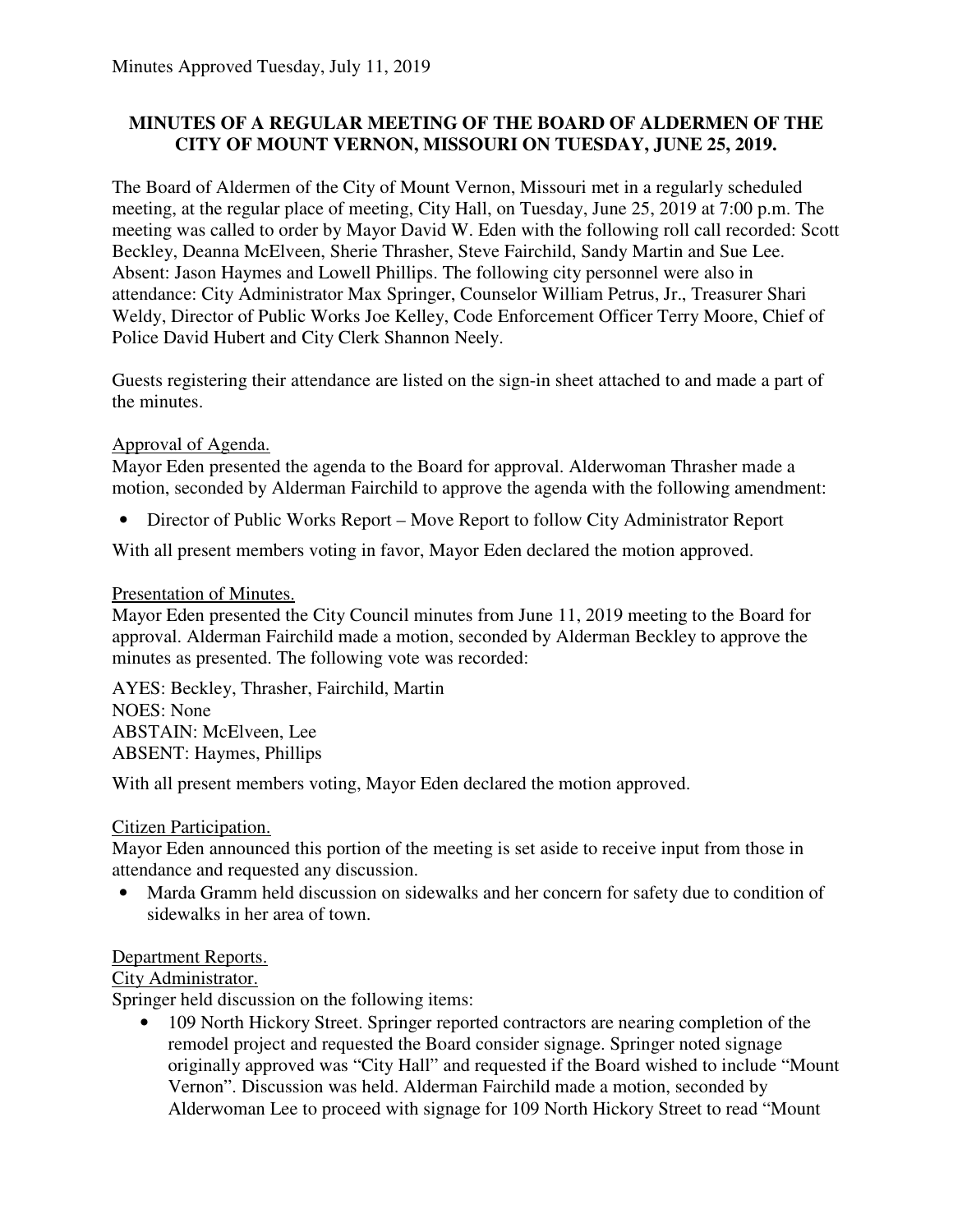Vernon City Hall". With all present members voting in favor, Mayor Eden declared the motion approved.

- Single-source Trash Service. Springer reported a bid packet for Residential Single Source Trash Service has been sent to six solid waste companies and a notice was placed in the Lawrence County Record. Springer noted bid opening is scheduled for August 2, 2019. Discussion was held.
- Transportation Policies. Springer reported staff is working on the federal transportation audit and presented policies for approval. Alderwoman Lee made a motion, seconded by Alderman Fairchild to approve the Civil Rights Title VI plan and the ADA Procedures and Complaint Form as presented. With all present members voting in favor, Mayor Eden declared the motion approved.
- Additional Items of Discussion. Springer reported he included the city code for sidewalks in the meeting packets for the Board to review. Springer noted a sidewalk survey could be provided by Southwest Missouri Council of Governments (SMCOG) for a cost of approximately \$600. Springer noted SMCOG would utilize college students to conduct the survey. Discussion was held. Mayor Eden reported it was a consensus of the Board to proceed with a sidewalk survey provided by SMCOG.

# Director of Public Works.

Kelley held discussion on the following items:

• Gibbs Park Stormwater Project Update. Kelley reported a fire hydrant was installed at Gibbs Park, located on Main Street for a cost of \$3,050.24, which will be presented in Treasurer Report for bills paid. Kelley noted he will have additional costs at the next meeting due to the discovery of contaminated soil, which has a strong odor of gas. Kelley added he is working with DNR and Anderson Engineering to decide on remediation of the soil. Discussion was held.

# Treasurer.

Weldy held discussion on the following items:

- Bills Paid. Weldy presented the bills paid report and requested any questions. None brought forth.
- Bills over \$5,000. Weldy presented the bills over \$5,000 for approval. Alderwoman Lee made a motion, seconded by Alderwoman McElveen to approve bills over \$5,000 for payment. With all present members voting in favor, Mayor Eden declared the motion approved.
- May Treasurer Report. Weldy presented the May Treasurer report to the Board for approval. Alderman Fairchild made a motion, seconded by Alderman Beckley to approve the May Treasurer report as presented. With all present members voting in favor, Mayor Eden declared the motion approved.

# Code Enforcement.

Moore held discussion on the following items:

• Nuisances. Moore reported he has issued two summonses for nuisance violations and will continue monitoring other locations.